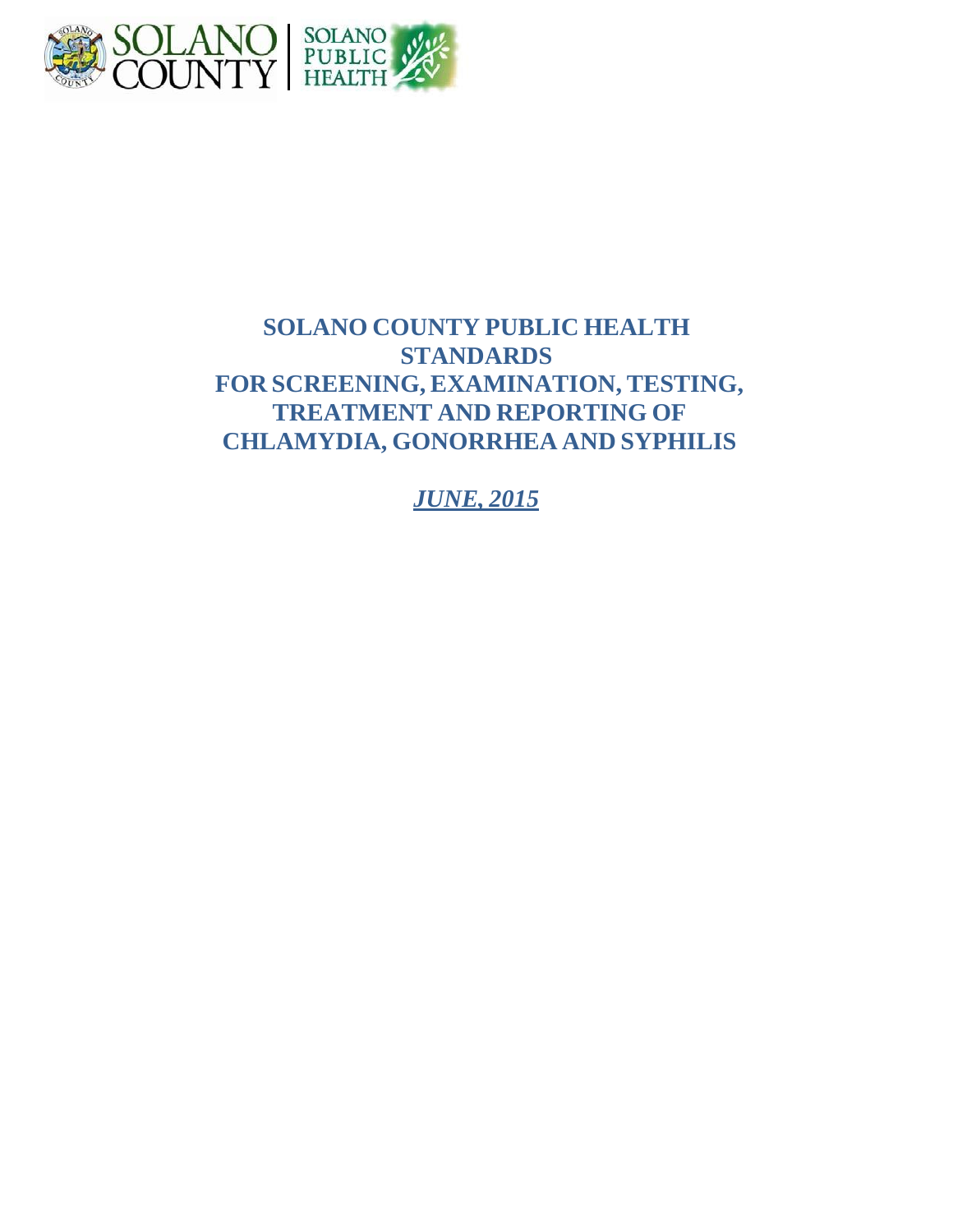# **Table of Contents**

| $1_{\cdot}$ |                                                                                |  |
|-------------|--------------------------------------------------------------------------------|--|
|             |                                                                                |  |
|             |                                                                                |  |
|             |                                                                                |  |
|             |                                                                                |  |
|             |                                                                                |  |
| 2.          |                                                                                |  |
|             |                                                                                |  |
|             |                                                                                |  |
|             |                                                                                |  |
|             |                                                                                |  |
| 3.          |                                                                                |  |
|             |                                                                                |  |
|             | Examination and testing of patients with a presumptive diagnosis of SYPHILIS11 |  |
|             |                                                                                |  |
|             |                                                                                |  |
|             |                                                                                |  |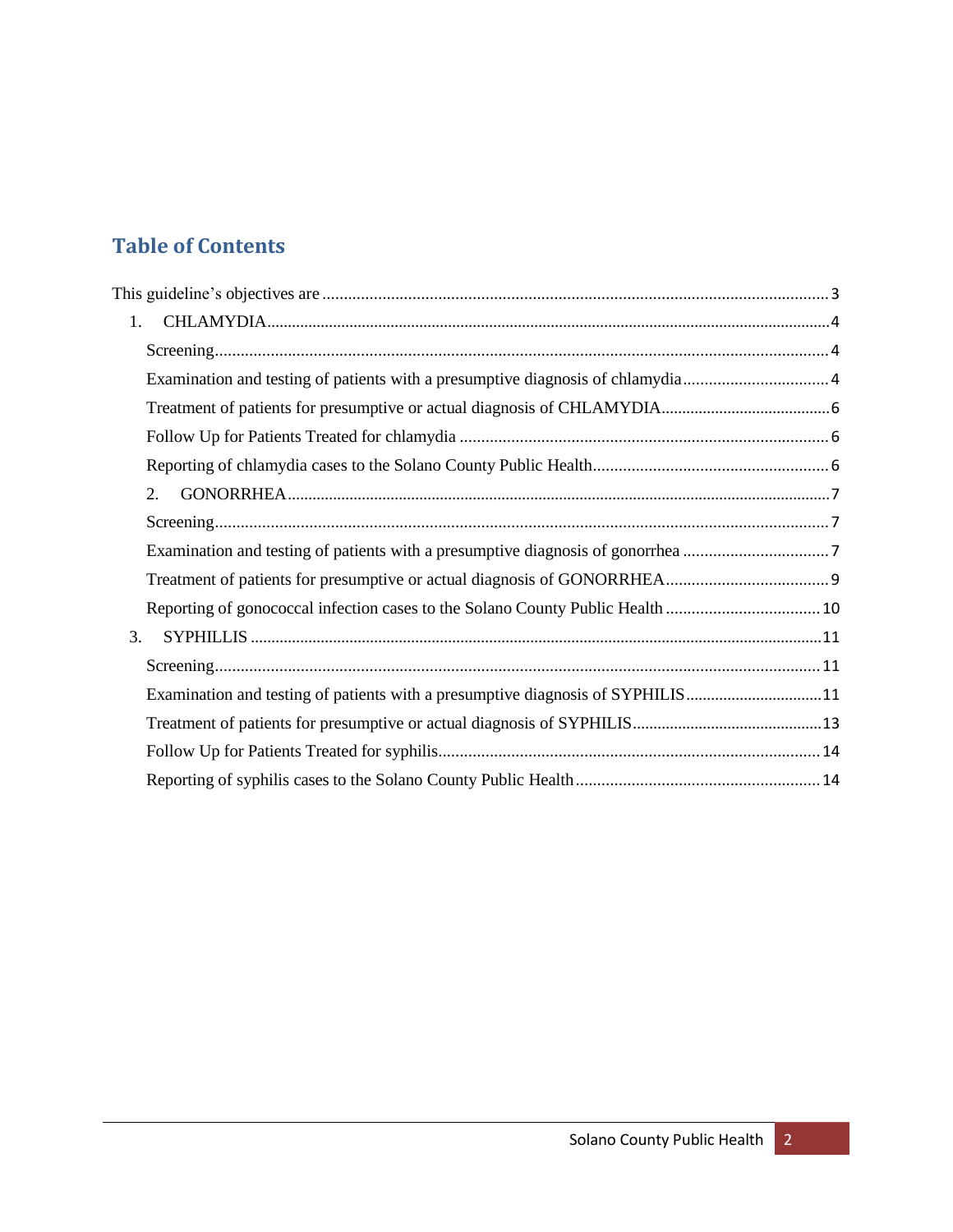# <span id="page-2-0"></span>**This guideline's objectives are:**

- To provide recommendations on screening of chlamydia, gonorrhea, and syphilis in line with the California Department of Public Health and CDC guidelines;
- To provide recommendations on treatment of patients with chlamydia, gonorrhea, or syphilis symptoms prior to the return of confirmatory laboratory results. Detailed California Sexually Transmitted Diseases Treatment Guidelines can be found at[:](http://www.cdph.ca.gov/pubsforms/Guidelines/Pages/SexuallyTransmittedDiseasesScreeningandTreatmentGuidelines.aspx) [http://www.cdph.ca.gov/pubsforms/Guidelines/Pages/SexuallyTransmittedDiseasesScreening](http://www.cdph.ca.gov/pubsforms/Guidelines/Pages/SexuallyTransmittedDiseasesScreeningandTreatmentGuidelines.aspx) [andTreatmentGuidelines.aspx](http://www.cdph.ca.gov/pubsforms/Guidelines/Pages/SexuallyTransmittedDiseasesScreeningandTreatmentGuidelines.aspx)
- To provide recommendations on reporting of chlamydia, gonorrhea, or syphilis to the Solano County Public Health. The Solano County Public Health Standards for Screening, examination, Testing, Treatment and Reporting of Chlamydia, Gonorrhea and Syphilis can be found at: [http://www.solanocounty.com/depts/ph/health\\_providers/default.asp](http://www.solanocounty.com/depts/ph/health_providers/default.asp)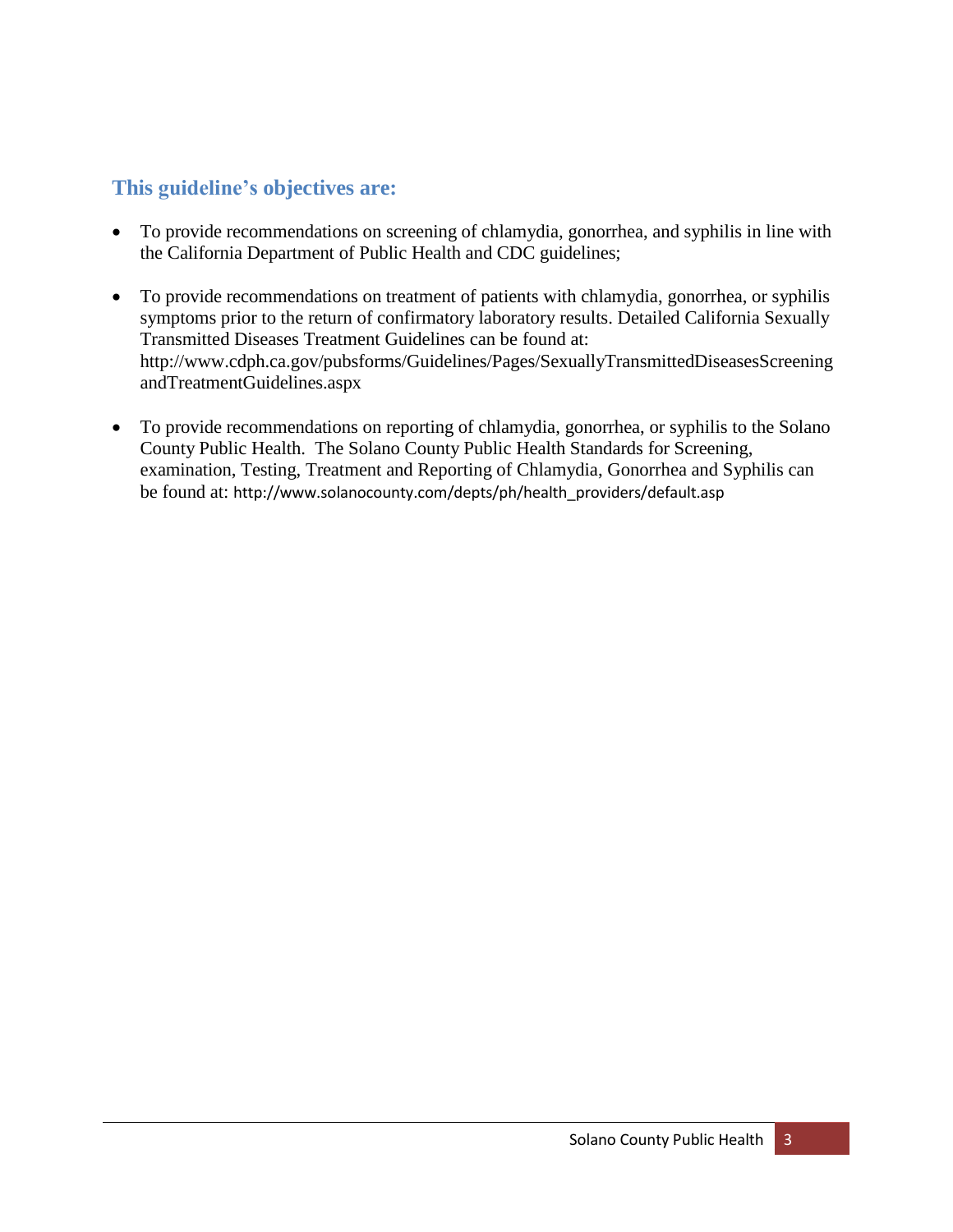# <span id="page-3-0"></span>**1. CHLAMYDIA**

### <span id="page-3-1"></span>**Screening**

- 1. Women 25 years of age and younger (should be screened annually).
- 2. Women 26 years of age and older should be screened if they meet the following risk factors:
	- a. Infection with chlamydia or gonorrhea during the previous 2 years;
	- b. More than one sex partner in the previous 12 months;
	- c. New partner in the previous 3 months; or
	- d. Belief that a partner from the previous 12 months may have had other sex partners at the same time
- 3. Screen ALL PREGNANT WOMEN at first prenatal visit. Women age 25 and younger or those over the age of 25 with risk factors should be screened again during the third trimester.
- 4. Pharyngeal screening for men who report oral receptive sex and rectal screening is recommended for men who report receptive anal sex.
- 5. Patients that present with conditions that can be caused by chlamydia including urethritis or epididymitis in men, and vaginitis, cervicitis, PID, dysuria, pyuria and intermenses bleeding in women.
- 6. Any patient who reports contact (exposure) to an STD, specifically chlamydia, gonorrhea, non-gonococcal urethritis, epididymitis, trichomoniasis, syphilis, or HIV, should be tested for chlamydia.
- 7. Any patient with a newly diagnosed STD, either confirmed or presumptively treated, including gonorrhea, trichomoniasis, syphilis, or HIV, should be tested for chlamydia.
- 8. Any patient that presents with signs or symptoms consistent of chlamydia infection.

## <span id="page-3-2"></span>**Examination and testing of patients with a presumptive diagnosis of chlamydia**

- 1. Examine the patient and obtain a sexual history.
- 2. Clinical Presentations of Chlamydia:
	- a. Females: May be asymptomatic
		- i. Signs and Symptoms: vaginal discharge, urinary frequency and dysuria, lower abdominal pain; mucopurulent cervical discharge, cervical erythema, edema, and friability.
	- b. Males: May be asymptomatic
		- i. Signs and Symptoms: dysuria and/or urethral discharge. Rectal chlamydial infections may be asymptomatic, or may resemble gonococcal proctitis with pain, bleeding, or mucous discharge.
- 3. Assess patient for medication and food allergies. Document in the medical record.
- 4. Patients with symptoms consistent with chlamydia should receive treatment according to the recommendations below, even though results are unavailable.
- 5. The patient should be counseled to abstain from sex for 7 days. If partner is treated, sex should not resume until 7 days after the partner is treated.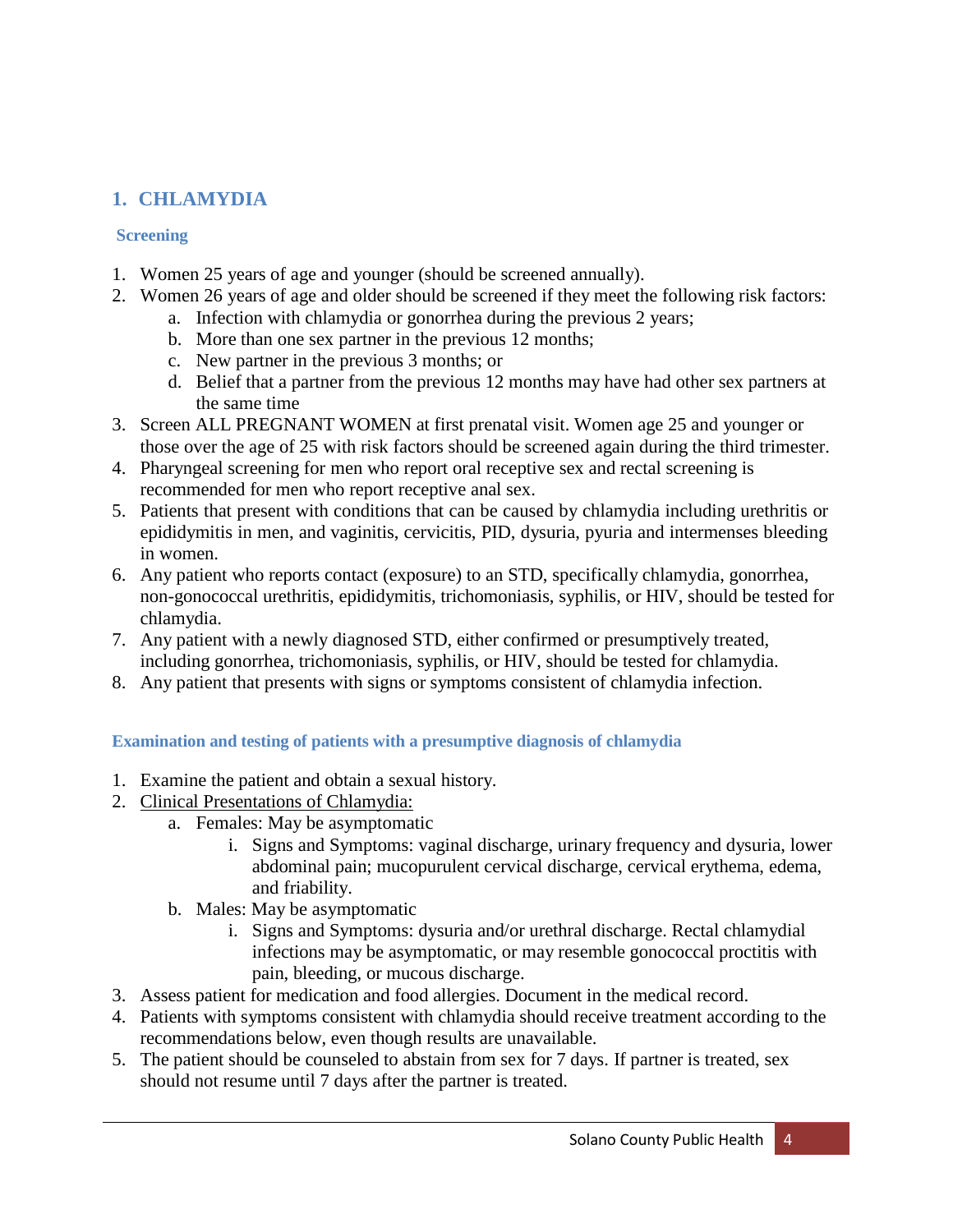- 6. Collect vaginal/cervical swab and/or rectal swab from the patients for chlamydia testing depending on sites of sexual exposure. Urine specimen should only be taken if patient has a tampon in place or patient is unwilling to do a vaginal swab.
- 7. Collect pharyngeal swab from the patient for chlamydia testing if oropharyngeal exposure is reported.
- 8. Place order for NAAT chlamydia testing with collected specimen(s).
- 9. Patient should also be tested for gonorrhea and HIV infection.
- 10. Document testing performed in patient's medical record.
- 11. Encourage the patient to provide names of partners or to commit to notifying their partners of their exposure.
- 12. Offer condoms and provide counseling on STDs/HIV to the patient.
- 13. Complete Confidential Morbidity Report form and submit to the Solano County Communicable Disease Program by electronic submission, fax, telephone, or mail within seven calendar days of identification.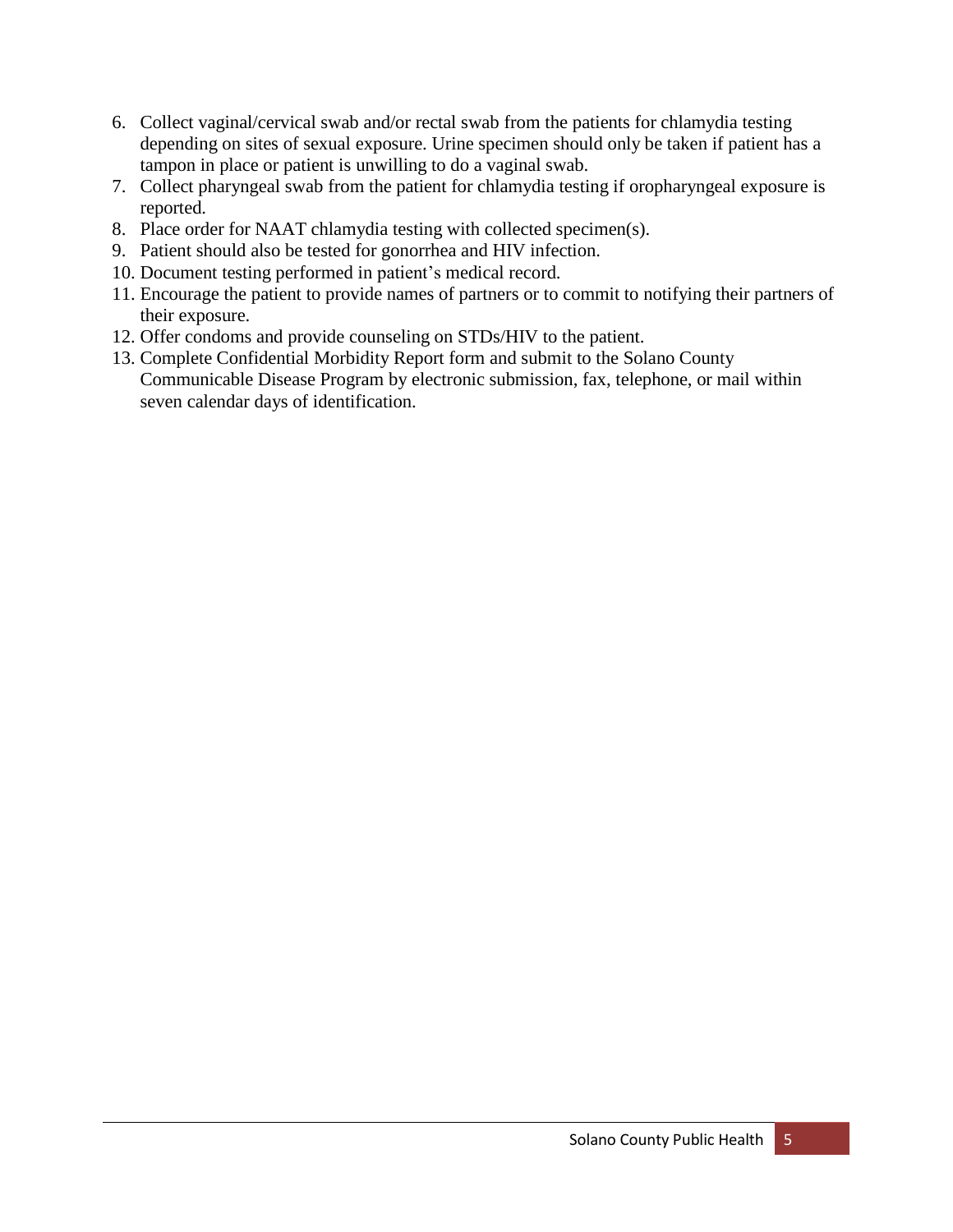#### <span id="page-5-0"></span>**Treatment of patients for presumptive or actual diagnosis of CHLAMYDIA**

1. Provide treatment as follows:

|                                                                                                                | Recommended Regimen                                                                                                                                        | <b>Alternative Regimens</b>                                                                                                                                                                                                                                                                                                                                          |
|----------------------------------------------------------------------------------------------------------------|------------------------------------------------------------------------------------------------------------------------------------------------------------|----------------------------------------------------------------------------------------------------------------------------------------------------------------------------------------------------------------------------------------------------------------------------------------------------------------------------------------------------------------------|
| Uncomplicated<br><b>Genital/Rectal/Pharyngeal</b><br><b>Infections in Non-Pregnant</b><br><b>Women and Men</b> | Azithromycin 1 gram to be<br>taken orally in one dose;<br><b>OR</b><br><b>Doxycycline</b> 100 mg orally<br>$\bullet$<br>twice daily for 7 days             | <b>Erythromycin base 500</b><br>mg orally four times a days<br>for 7 days; OR<br>Erythromycin<br>$\bullet$<br>ethylsuccinate 800 mg<br>orally four times a day for 7<br>days; OR<br><b>Ofloxacin</b> 300 mg orally<br>twice a day for 7 days; OR<br>Levofloxacin 500 mg orally<br>once a day for 7 days                                                              |
| <b>Pregnant Women</b>                                                                                          | <b>Azithromycin</b> 1 gram to be<br>$\bullet$<br>taken orally in one dose<br><b>Amoxicillin</b> 500 mg orally<br>$\bullet$<br>three times daily for 7 days | <b>Erythromycin base 500</b><br>$\bullet$<br>mg orally four times a days<br>for $7$ days; OR<br><b>Erythromycin base 250</b><br>$\bullet$<br>mg orally four times a days<br>for 14 days; OR<br>Erythromycin<br>ethylsuccinate 800 mg<br>orally four times a day for 7<br>days; OR<br>Erythromycin<br>ethylsuccinate 400 mg<br>orally four times a day for<br>14 days |

## <span id="page-5-1"></span>**Follow Up for Patients Treated for chlamydia**

- 1. All patients diagnosed with chlamydia should have repeat testing at 6 months to rule out reinfection.
- 2. Pregnant women should have a test-of-cure after three weeks and again during the third trimester if they are at high risk for reinfection.
- 3. All sex partners in the previous 60 days should be treated and tested for chlamydia, including gonorrhea and HIV.

## <span id="page-5-2"></span>**Reporting of chlamydia cases to the Solano County Public Health**

All chlamydia cases should be reported to the Solano County Public Health within seven calendar days of identification in line with the Title 17 of California Code of Regulations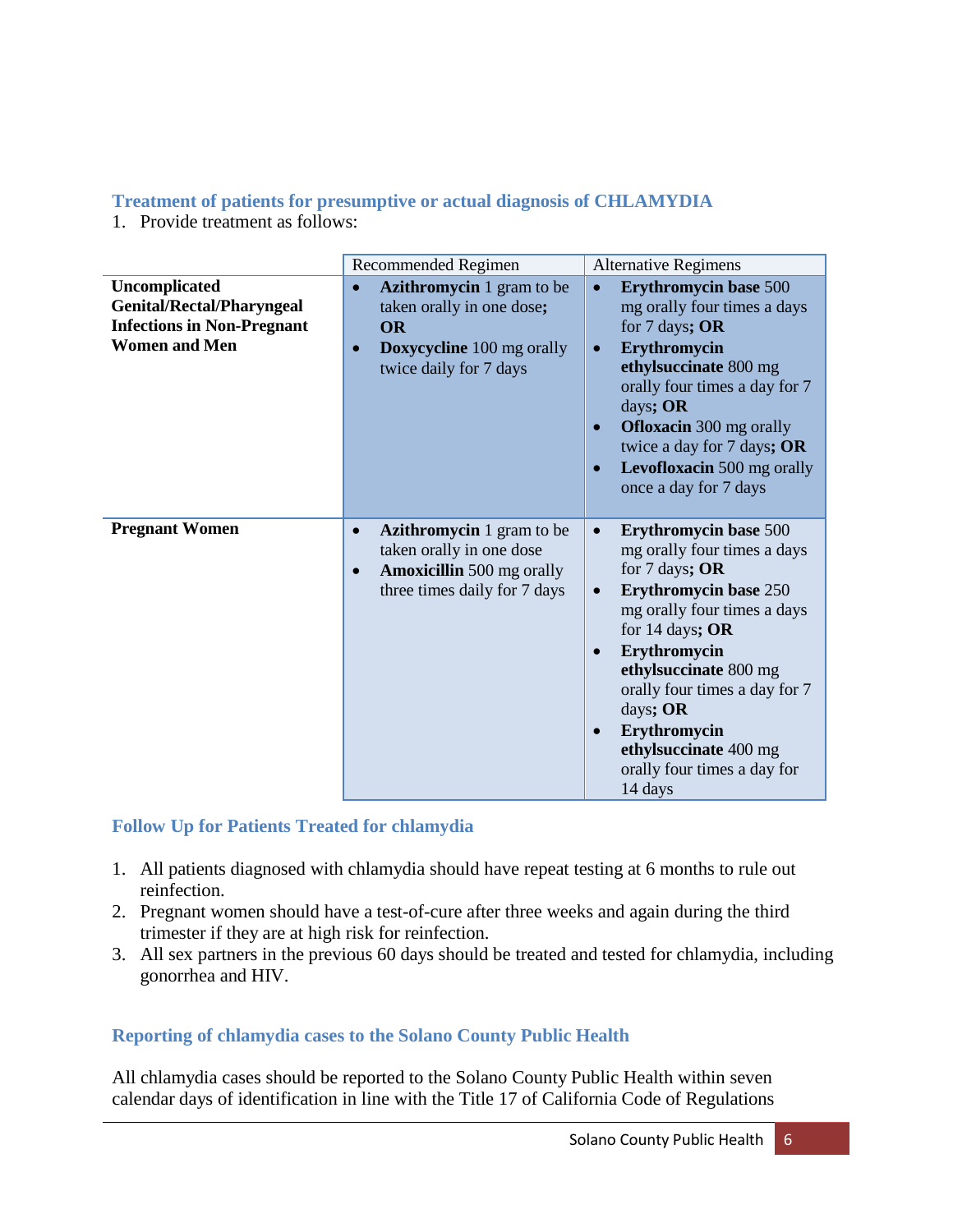Reportable Diseases and Conditions. Failure to report is a misdemeanor (Health & Safety Code 120295).

## <span id="page-6-0"></span>**2. GONORRHEA**

## <span id="page-6-1"></span>**Screening**

- 1. Women 25 years of age and younger (should be screened annually).
- 2. Women 26 years of age and older should be screened if the meet the following risk factors:
	- a. Infection with chlamydia or gonorrhea during the previous 2 years;
	- b. More than one sex partner in the previous 12 months;
	- c. New partner in the previous 3 months; or
	- d. Belief that a partner from the previous 12 months may have had other sex partners at the same time
- 3. Screen pregnant women who are AT RISK for gonorrhea at the first prenatal visit. At-risk women include:
	- a. Women 25 years or younger
	- b. History of gonorrhea in the prior two years
	- c. More than one sex partner in past year
	- d. Partner with other partners
	- e. Commercial sex
	- f. Drug use

g. Living in an area with high gonorrhea prevalence (certain geographic regions) African American women are also at higher risk for gonorrhea. Women age 25 and younger or those over the age of 25 with risk factors should be screened again during the third trimester.

- 4. Any patient who report contact (exposure) to an STD, specifically chlamydia, gonorrhea, non-gonococcal urethritis, epididymitis, trichomoniasis, syphilis, or HIV, should be tested for gonorrhea.
- 5. Any patient with a newly diagnosed STD, either confirmed or presumptively treated, including chlamydia, trichomoniasis, syphilis, or HIV, should be tested for gonorrhea.
- 6. Any patient that presents with signs or symptoms consistent of gonorrhea infection.

# <span id="page-6-2"></span>**Examination and testing of patients with a presumptive diagnosis of gonorrhea**

- 1. Examine the patient and obtain a sexual history.
- 2. Clinical Presentations of Gonorrhea:
	- a. Cervix: asymptomatic or patients may present with vaginal discharge, lower abdominal pain, pain with intercourse, post coital bleeding or pain with urination; mucopurulent or frankly purulent cervical discharge, redness, and friability
	- b. Urethra: asymptomatic or pain with urination, discharge; purulent discharge, possibly phimosis and swelling, tender inguinal adenopathy.
	- c. Rectum: asymptomatic or discharge (usually described as mucous on stools), tenesmus, perianal itching, rectal pain and possibly rectal bleeding; purulent exudate.
	- d. Pharynx: Usually asymptomatic, or patients may complain of a sore throat or pain with swallowing; rarely redness, exudate.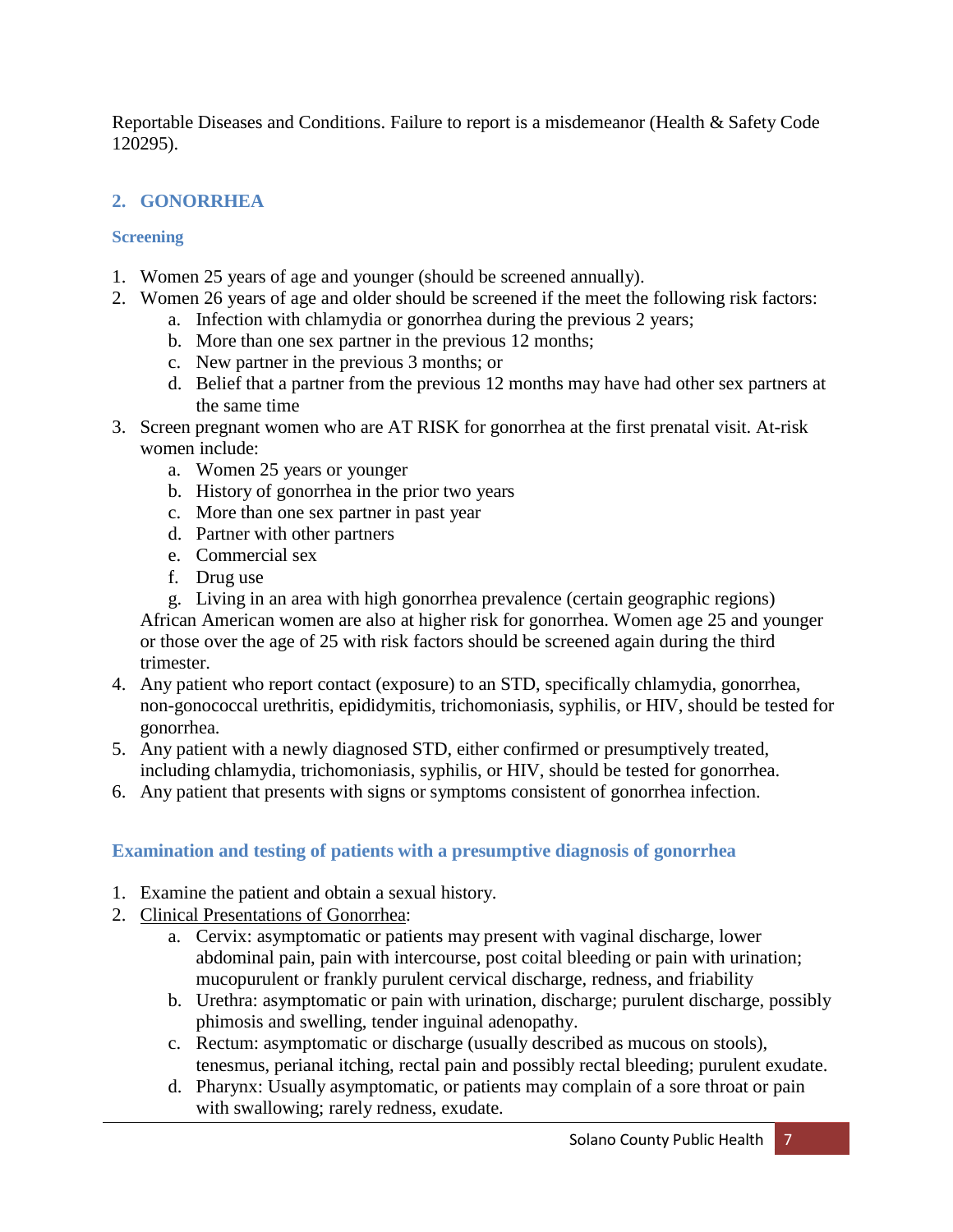- 3. Patients with symptoms consistent with gonorrhea should receive treatment according to the recommendations below, even though results are unavailable.
- 4. The patient should be counseled to abstain from sex for 7 days. If partner is treated, sex should not resume until 7 days after the partner is treated.
- 5. Collect vaginal/cervical swab and/or rectal swab from the patients for chlamydia testing depending on sites of sexual exposure. Urine specimen should only be taken if patient has a tampon in place or patient is unwilling to do a vaginal swab.
- 6. Collect pharyngeal swab from the patient for chlamydia testing if oropharyngeal exposure is reported.
- 7. Place order for NAAT gonorrhea testing with collected specimen(s).
- 8. Patient should also be tested for chlamydia and HIV infection.
- 9. Document testing performed in patient's medical record.
- 10. Encourage the patient to provide names of partners or to commit to notifying their partners of their exposure.
- 11. Offer condoms and provide counseling on STDs/HIV to the patient.
- 12. Complete Confidential Morbidity Report form and submit to the Solano County Communicable Disease Program by electronic submission, fax, telephone, or mail within seven calendar days of identification.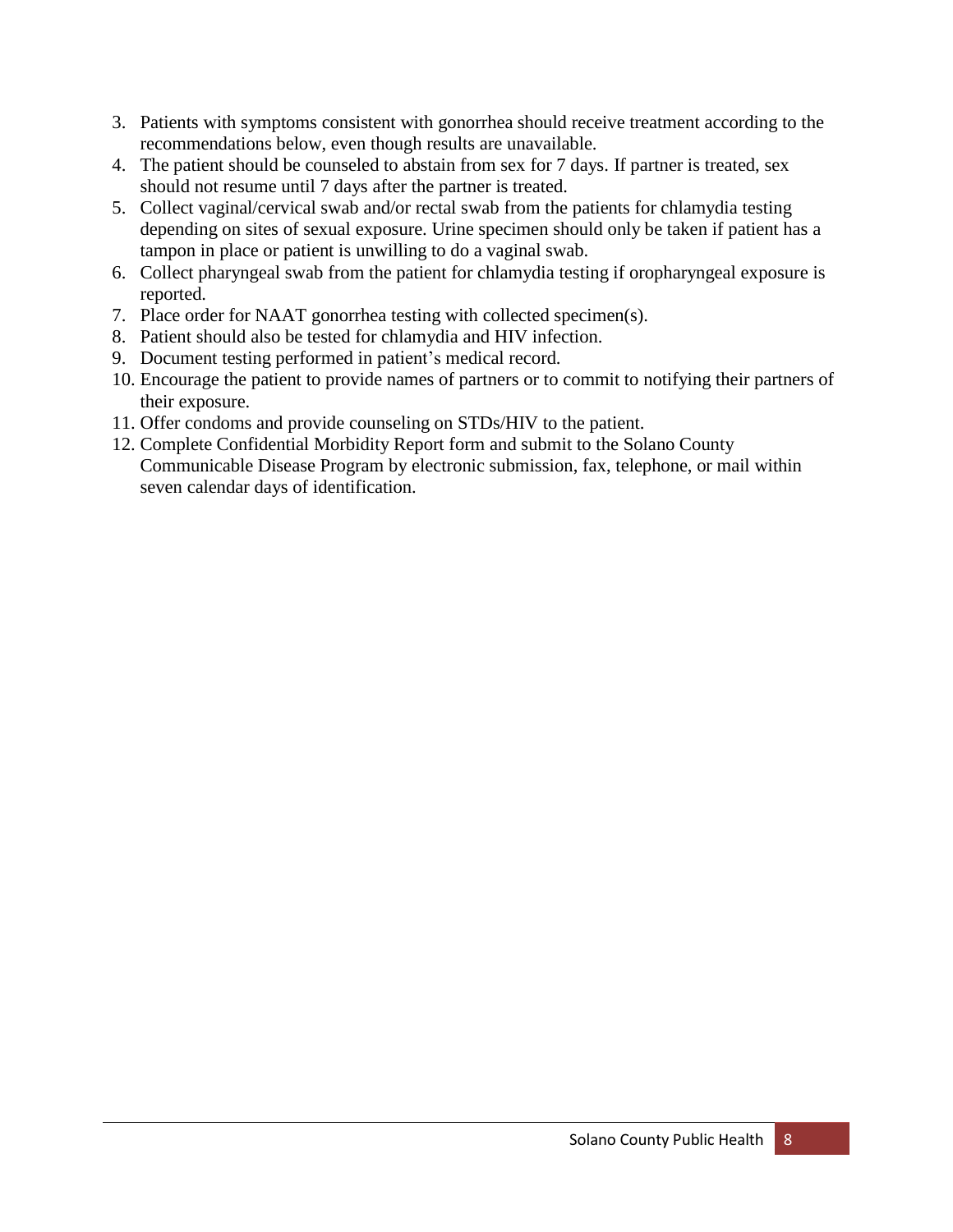# <span id="page-8-0"></span>**Treatment of patients for presumptive or actual diagnosis of GONORRHEA**

1. Provide treatment as follows:

|                                                                                                  | Recommended Regimen                                                                                                                                                                                                                                                                      | <b>Alternative Regimens</b>                                                                                                                                                                                                                                                                                                                                                                                          |
|--------------------------------------------------------------------------------------------------|------------------------------------------------------------------------------------------------------------------------------------------------------------------------------------------------------------------------------------------------------------------------------------------|----------------------------------------------------------------------------------------------------------------------------------------------------------------------------------------------------------------------------------------------------------------------------------------------------------------------------------------------------------------------------------------------------------------------|
| <b>Uncomplicated Genital/Rectal</b><br><b>Infections in Non-Pregnant</b><br><b>Women and Men</b> | <b>Dual Therapy with</b><br>Ceftriaxone 250 mg IM in<br>$\bullet$<br>a single dose PLUS<br><b>Azithromycin 1 gram</b><br>orally in a single dose; OR<br>Ceftriaxone 250 mg IM in<br>$\bullet$<br>a single dose PLUS<br>Doxycycline 100 mg orally<br>twice daily for 7 days               | <b>Dual Therapy with</b><br>Cefixime 400 mg orally<br>$\bullet$<br><b>PLUS</b><br><b>Azithromycin</b> 1 gram<br>$\bullet$<br>orally in a single dose; OR<br>Cefixime 400 mg orally<br>$\bullet$<br><b>PLUS Doxycycline</b> 100 mg<br>orally twice daily for 7<br>days;<br>If patient is allergic to<br>cephalosporins or have severe<br>penicillin allergy:<br><b>Azithromycin 2 gram</b><br>orally in a single dose |
| <b>Pharyngeal Infections in Non-</b><br><b>Pregnant Women and Men</b>                            | <b>Dual Therapy with</b><br>Ceftriaxone 250 mg IM in<br>$\bullet$<br>a single dose <b>PLUS</b><br><b>Azithromycin 1 gram</b><br>orally in a single dose; OR<br>Ceftriaxone 250 mg IM in<br>$\bullet$<br>a single dose <b>PLUS</b><br>Doxycycline 100 mg orally<br>twice daily for 7 days | <b>Azithromycin</b> 2 gram<br>$\bullet$<br>orally in a single dose                                                                                                                                                                                                                                                                                                                                                   |
| <b>Gonorrhea Treatment for</b><br><b>Pregnant Women</b>                                          | <b>Dual Therapy with</b><br>Ceftriaxone 250 mg IM in<br>$\bullet$<br>a single dose PLUS<br><b>Azithromycin 1 gram</b><br>orally in a single dose                                                                                                                                         | <b>Dual Therapy with</b><br>Cefixime 400 mg orally in a<br>$\bullet$<br>single dose PLUS<br><b>Azithromycin 1 gram</b><br>$\bullet$<br>orally in a single dose                                                                                                                                                                                                                                                       |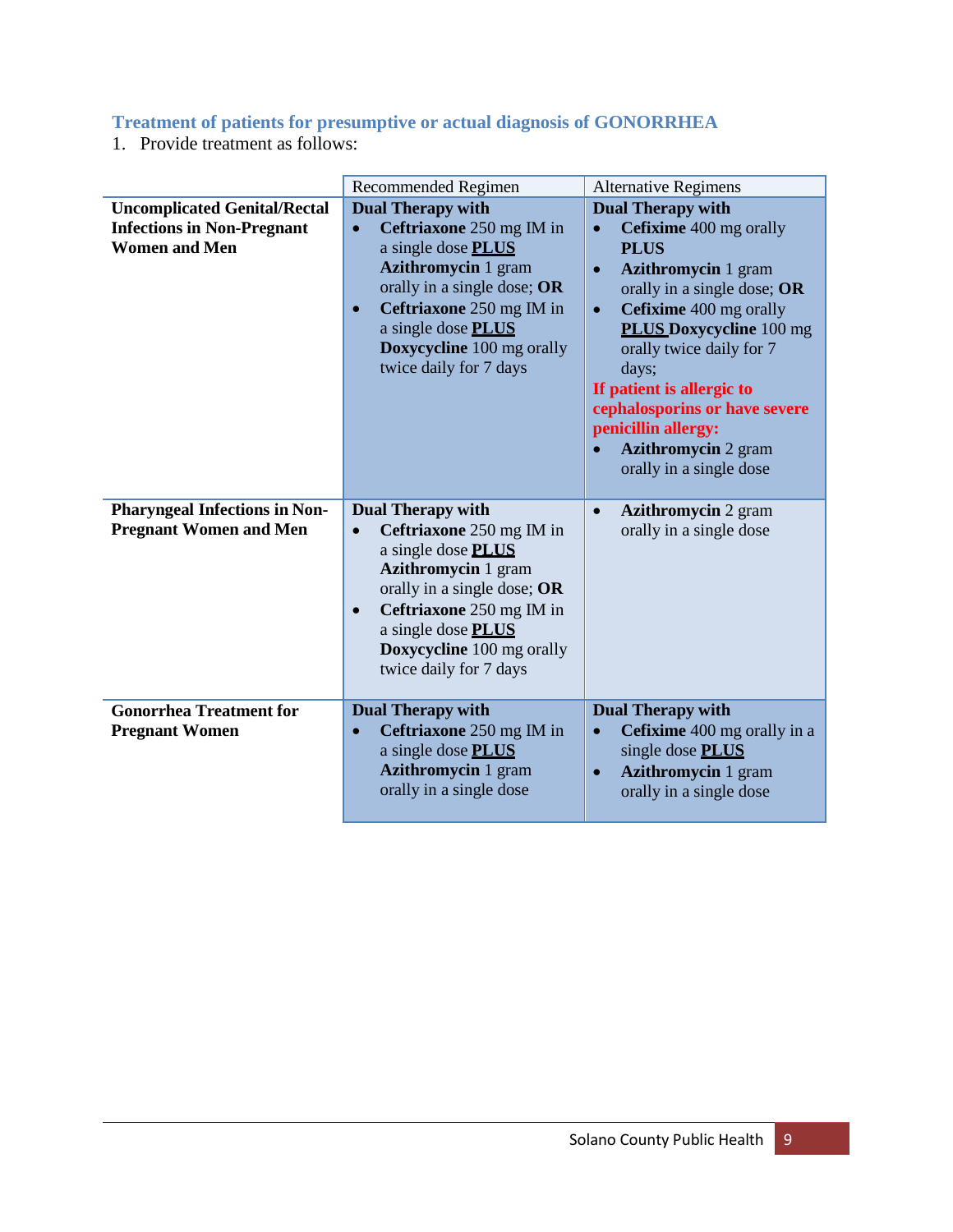#### **Follow Up for patients treated for gonorrhea**

- 1. All patients diagnosed with gonorrhea should have repeat testing at 6 months to rule out reinfection.
- 2. Pregnant women should have a test-of-cure after three weeks and again during the third trimester if they are at high risk for reinfection.
- 3. Patients treated for gonorrhea with any regimen other than ceftriaxone plus either azithromycin or doxycycline should have a test-of-cure done at seven days using culture or NAAT.
- 4. All sex partners in the previous 60 days should be treated and tested for gonorrhea, including chlamydia and HIV.

#### <span id="page-9-0"></span>**Reporting of gonococcal infection cases to the Solano County Public Health**

All gonococcal infection cases should be reported to the Solano County Public Health within seven calendar days of identification in line with the Title 17 of California Code of Regulations Reportable Diseases and Conditions. Failure to report is a misdemeanor (Health & Safety Code 120295).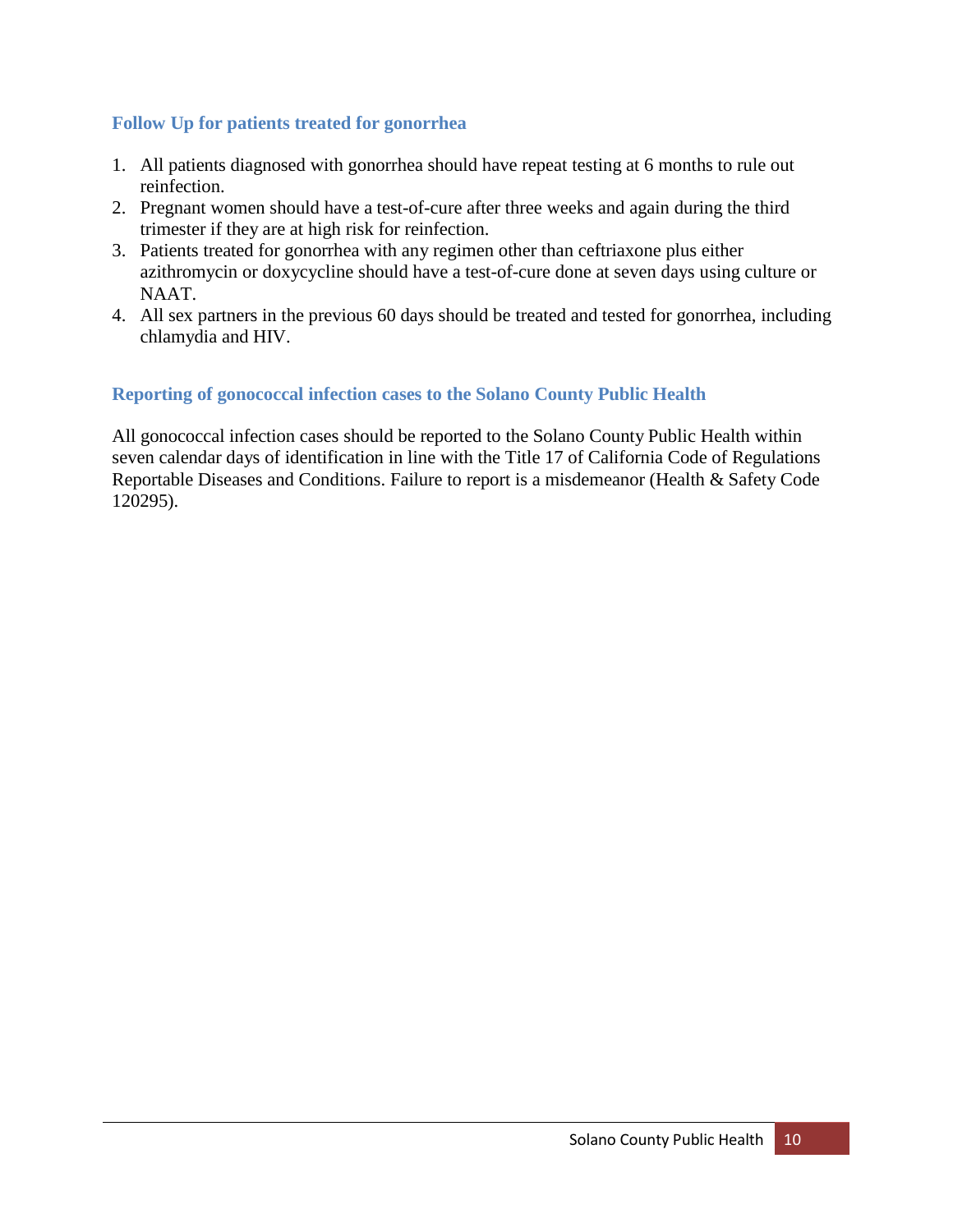# <span id="page-10-0"></span>**3. SYPHILLIS**

#### <span id="page-10-1"></span>**Screening**

- 1. Screen ALL PREGNANT WOMEN at first prenatal visit.
- 2. Any patient who report contact (exposure) to an STD, specifically chlamydia, gonorrhea, non-gonococcal urethritis, epididymitis, trichomoniasis, syphilis, or HIV, should be tested for syphillis.
- 3. Any patient with a newly diagnosed STD, either confirmed or presumptively treated, including chlamydia, trichomoniasis, gonorrhea, or HIV, should be tested for syphillis.
- 4. Any patient that presents with signs or symptoms consistent of syphilis infection.

#### <span id="page-10-2"></span>**Examination and testing of patients with a presumptive diagnosis of SYPHILIS**

- 1. Clinical Presentations of Primary Syphilis include:
	- a. Genital, anal, or oral ulcer lesions that appear 10-90 days after contact at site of exposure; may persist for 2-3 weeks then resolve without scarring
		- i. Appears as a small red papule that can progress to an ulcer with elevated border
		- ii. Typical: single, painless, indurated, clean-based ulcer with rolled edges and bilateral painless adenopathy
		- iii. Atypical: painful, lack induration, flat; can mimic herpes and other genital ulcers
	- b. Examination: All possible exposed sites should be carefully examined.
		- i. Refer to the genital ulcer protocol for the characteristics of the ulcer(s) and lymph nodes that should be evaluated and noted.
		- ii. Note that multiple chancres are more likely in HIV-positive individuals.
- 2. Clinical Presentations of Secondary Syphilis include:
	- a. Symptoms typically occur 3-6 weeks after primary stage (can overlap with primary); resolve in 2-10 weeks
	- b. Signs and Symptoms:
		- i. Lesions on trunk, palms, soles, scrotum, and genitals
		- ii. Rash: most common; can be macular, popular, squamous (scale, or pustular (rare), vesicular (rare), or combination; usually non-pruritic; may involve palms and soles
		- iii. Generalized Lymphadenopathy: inguinal, axillary & cervical sites most commonly affected
		- iv. Constitutional Symptoms: malaise, fever, headache, fatigue, sore throat, night sweats
		- v. Mucous patches: flat gray-white patches in oral cavity  $\&$  genital area
		- vi. Condyloma lata: moist, heaped, wart-like lesions in genital, peri-rectal, rectal areas, and oral cavity
		- vii. Alopecia: patchy hair loss, loss of lateral eyebrows
	- c. Examination: A complete exam including the oral cavity (mucous patches, chancre), anogenital region (condyloma lata, chancres, mucous patches, rash), skin (including chest, back, palms and soles), and lymph nodes (including neck, axilla, epitrochlear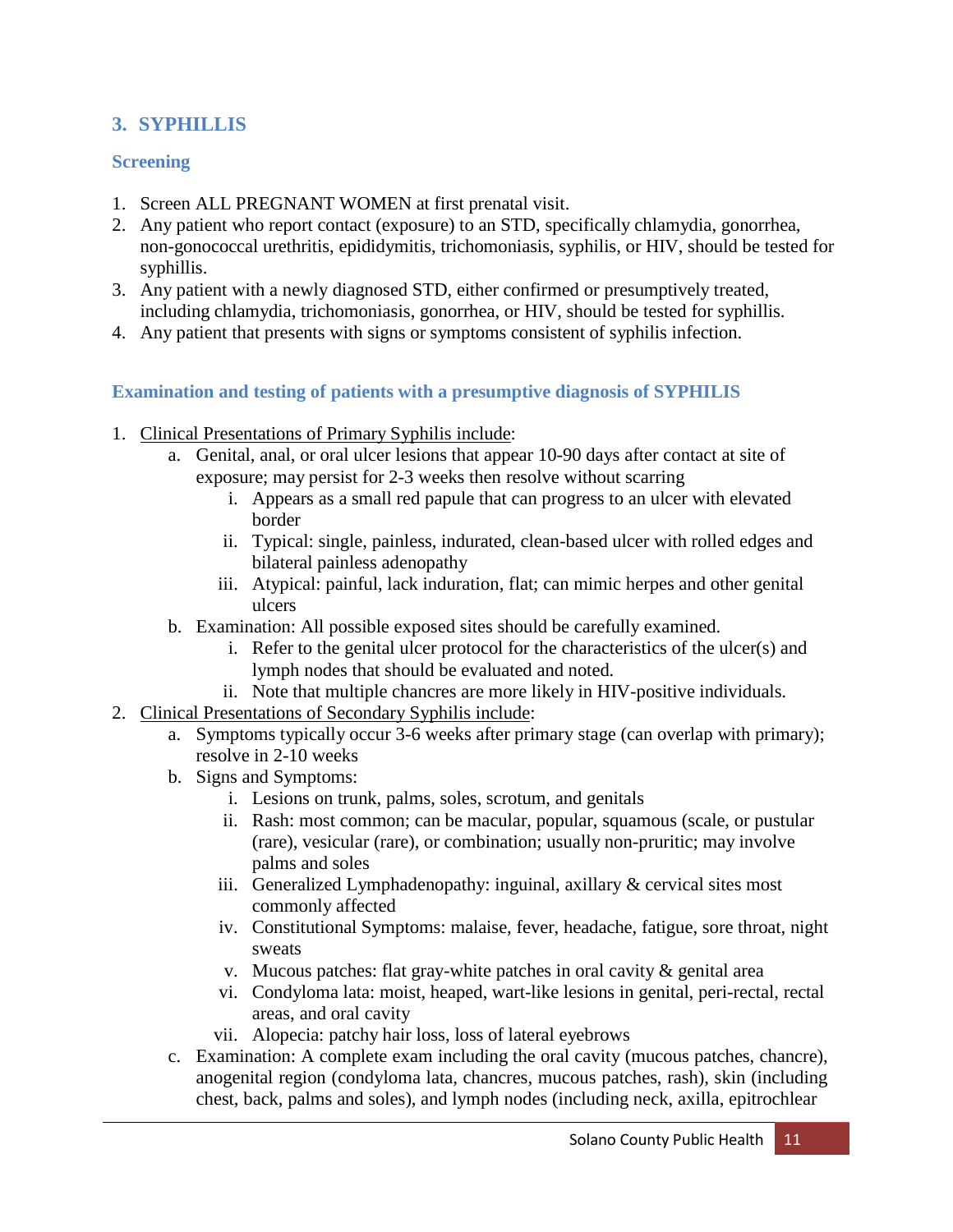and inguinal) should be done. Any rash on the genitals, especially the scrotum should be suspect for syphilis.

- 3. Clinical Presentations of Early Latent Syphilis:
	- a. Infected within the last year and no clinical signs or symptoms of syphilis.
	- b. Examination: Assess for signs or symptoms or primary or secondary stage of syphilis.
- 4. Clinical Presentations of Late Latent Syphilis:
	- a. Infected more than a year ago and no clinical signs or symptoms of syphilis.
	- b. Patient has been diagnosed with syphilis and did not complete treatment or received inadequate treatment.
	- c. Examination: Assess for signs or symptoms or primary or secondary stage of syphilis.
- 5. Clinical Presentations of Neurosyphilis:
	- a. May occur at any stage
	- b. Patients with acute syphilitic meningitis, which usually occurs in patients with early syphilis, may complain of headache, fever, photophobia, neck stiffness, nausea, vomiting, blurred vision, seizures, aphasia, focal weakness, hemiplegia, or cranial nerve palsies (including hearing loss).
	- c. Patients with general paresis or tabes dorsalis, which are neurologic complications of late syphilis, may present with dementia, pyschosis, gait disturbances, lightning pains, or incontinence.
- 6. Perform a neurological exam on all patients. Patient should be referred for CSF analysis, evaluation, and treatment if there are any signs or symptoms suggestive of Neurosyphilis. CSF should be sent for cell count, differential, CSF VDRL, protein and glucose.
- 7. Collect a sexual history including last sexual contact and STD history.
- 8. A darkfield microscopic exam of any ulcers should be done. All ulcerative lesions should also be swabbed for HSV PCR.
- 9. All patients should have a nontreponemal test (RPR) and treponemal test (TPPA).
- 10. Patients should be questioned about penicillin allergy. Document allergy history in the medical record. For pregnant patients that are allergic to penicillin, await the results of the RPR test prior to initiating treatment.
- 11. Collect a blood specimen and place order for HIV testing. Test for chlamydia and gonorrhea if patient is at risk.
- 12. Document testing performed in patient's medical record.
- 13. Offer condoms and provide counseling on STDs/HIV to the patient.
- 14. Complete Confidential Morbidity Report form and submit to the Solano County Communicable Disease Program by electronic submission, fax, telephone, or mail within one working day of identification.
- 15. Women that are tested positive for syphilis should have a stat pregnancy test.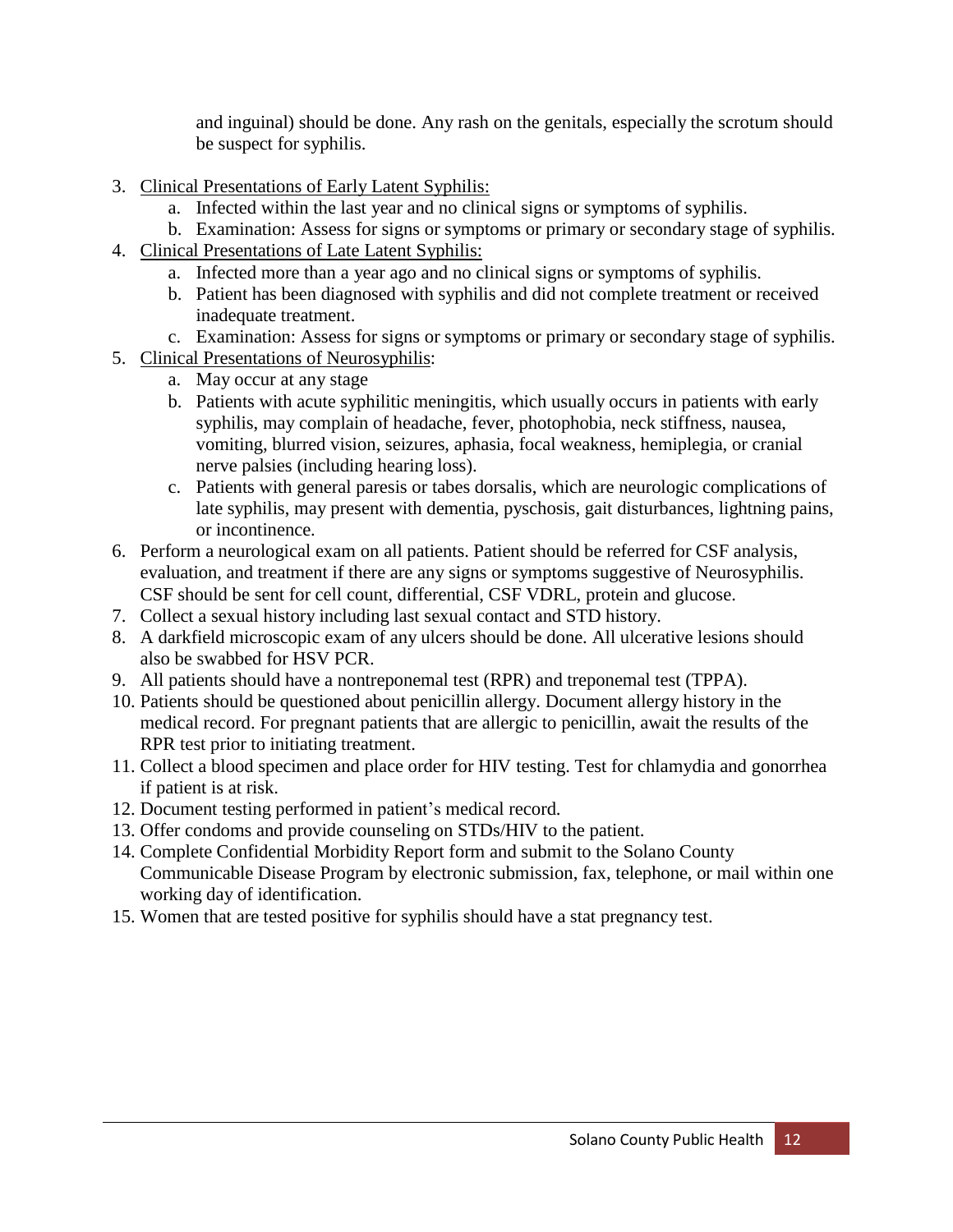#### <span id="page-12-0"></span>**Treatment of patients for presumptive or actual diagnosis of SYPHILIS**

1. Provide treatment as follows:

| Syphilis Stage                                                                            | Recommended Regimen                                                                                                                                     | <b>Alternative Regimens</b>                                                                                                                                                                                                                                                                                    |
|-------------------------------------------------------------------------------------------|---------------------------------------------------------------------------------------------------------------------------------------------------------|----------------------------------------------------------------------------------------------------------------------------------------------------------------------------------------------------------------------------------------------------------------------------------------------------------------|
| <b>Primary, Secondary, and Early</b><br><b>Latent in Non-Pregnant Women</b><br>and Men    | <b>Benzathine penicillin G 2.4</b><br>$\bullet$<br>million units IM                                                                                     | Doxycycline 100 mg orally,<br>$\bullet$<br>twice daily for 14 days; OR<br>Tetracycline 500 mg orally,<br>$\bullet$<br>four times a day for 14 days;<br><b>OR</b><br>• Ceftriaxone 1 g IM or IV,<br>$\bullet$<br>once a day for 10-14 day                                                                       |
| <b>Late Latent and Unknown</b><br><b>Duration in Non-Pregnant</b><br><b>Women and Men</b> | <b>Benzathine penicillin G 7.2</b><br>$\bullet$<br>million units, administered as 3<br>doses of 2.4 million units IM at<br>1-week intervals             | Doxycycline 100 mg orally,<br>$\bullet$<br>twice daily for 28 days; OR<br>Tetracycline 500 mg orally,<br>$\bullet$<br>four times a day for 28 days                                                                                                                                                             |
| <b>Neurosyphillis in Non-Pregnant</b><br><b>Women and Men</b>                             | Aqueous crystalline penicillin<br>$\bullet$<br>G 18-24 million units daily,<br>administered as 3-4 million<br>units IV every 4 hours for 10-<br>14 days | <b>Dual Therapy with</b><br><b>Procaine penicillin G 2.4</b><br>$\bullet$<br>million units IM once daily for<br>10-14 days PLUS Probenecid<br>500 mg orally four times daily<br>for 10-14 days; OR<br><b>Ceftriaxone</b> 2 g IM or IV once<br>daily for 10-14 days                                             |
| <b>Pregnant Women: Primary,</b><br><b>Secondary, and Early Latent</b>                     | <b>Benzathine penicillin G 2.4</b><br>$\bullet$<br>million units IM once                                                                                | <b>None. Pregnant women allergic to</b><br>penicillin should be treated with<br>penicillin after desensitization.                                                                                                                                                                                              |
| <b>Pregnant Women: Late Latent</b><br>and Unknown Duration                                | <b>Benzathine penicillin G 7.2</b><br>$\bullet$<br>million units, administered as 3<br>doses of 2.4 million units IM at<br>1-week intervals             | None. Pregnant women allergic to<br>penicillin should be treated with<br>penicillin after desensitization.                                                                                                                                                                                                     |
| <b>Pregnant Women: Neurosyphilis</b>                                                      | Aqueous crystalline penicillin<br>$\bullet$<br>G 18-24 million units daily,<br>administered as 3-4 million<br>units IV every 4 hours for 10-<br>14 days | <b>Dual Therapy with</b><br><b>Procaine penicillin G 2.4</b><br>$\bullet$<br>million units IM once daily for<br>10-14 days PLUS Probenecid<br>500 mg orally four times daily<br>for 10-14 days.<br><b>Pregnant women allergic to</b><br>penicillin should be treated with<br>penicillin after desensitization. |